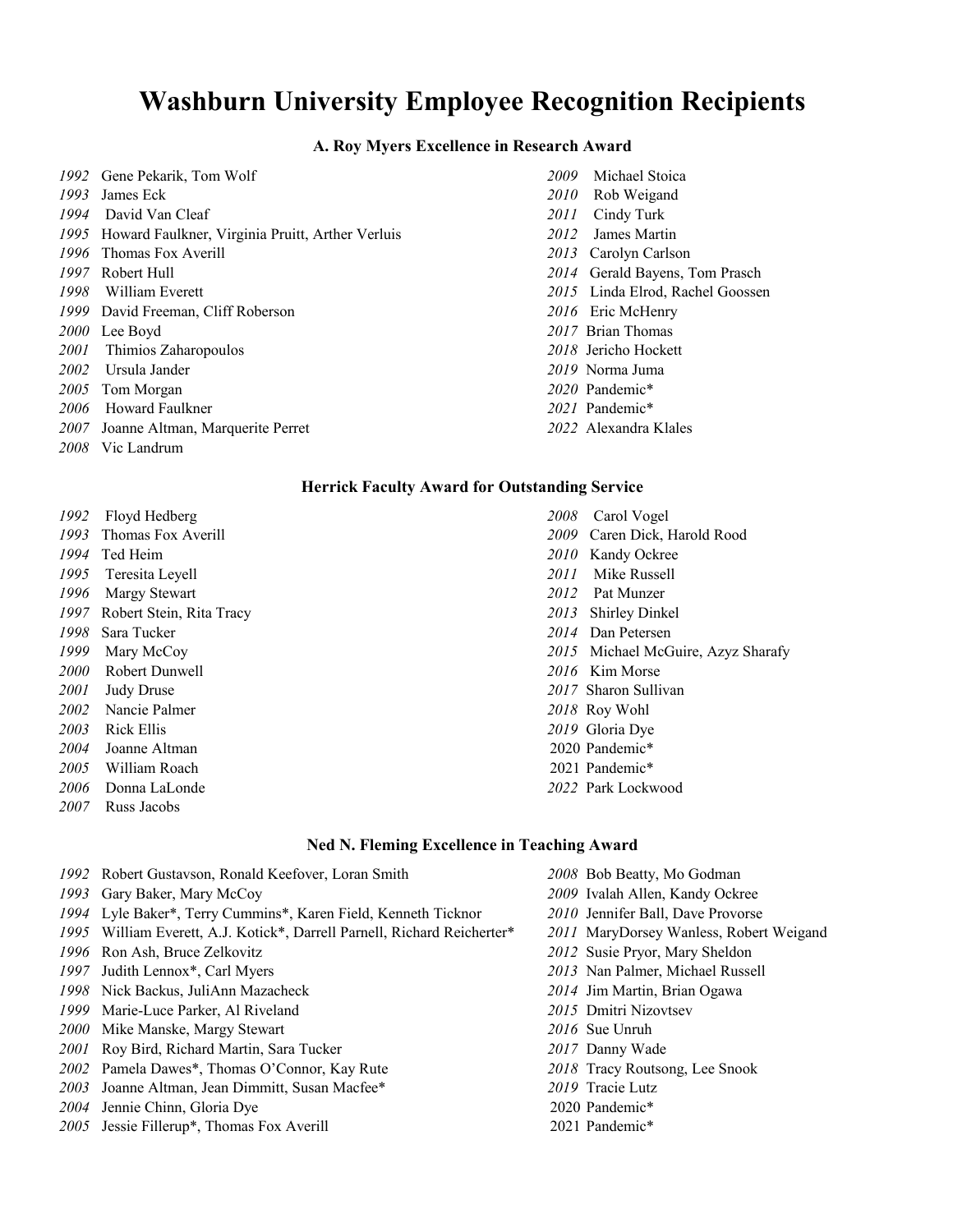# **Ned N. Fleming Excellence in Teaching Award for an Adjunct Instructor**

 Yuka Naito-Billen Abby Callis Jeff Scannell

### **James M. Young Excellence in Continuing Education Award**

- Joanne Ramberg Dan Petersen
- Roberta Jolly

#### **Muriel D. Clarke Student Life Award**

 Rick Ellis *2012* Harrison Watts Tom Wiencek *2013* Glenda Taylor Bruce Zelkovitz *2014* Michael McGuire Heidi Kraus *2015* Kenny Cann Don Jones *2016* Jericho Hockett Judy Smith *2017* Zach Frank Ron Wasserstein *2018* Tiffany Dirks Rugena Hall *2019* Lauren Edelman Rick Barker *2020* Pandemic\* Tim Collins *2021* Pandemic\* John Mullican *2022* Georgina Tenny

# **Outstanding Service Awards**

#### **Administrative**

- Duke Divine, Tom Ellis *2008* Mary Allen, Gail Palmer Don Gordon, Harold Holden *2009* Kathy Reser, Dona Walker Arthur Johnson, Dolores Lewis *2010* Iris Gonzalez, Meredith Kidd Evelyn Anderson, John Merrill *2011* Joel Bluml, Gail Kenefake Jim Evans, Robert Mitchell *2012* Jim Fosdick, Deborah Moore Shirley Byrnes, Jason Phelps *2013* Elaine Gill, Phyllis Hoffman Deborah Birney, Moira Brouddus *2014* Jewel Brueggeman-Makda, Dean Forster Steve Anson, Ken Hackler *2015* Farhan Makda, Jamie McEwen Jeanne Kessler *2017* Sue Taylor-Owens, Donna Haverkamp Dotti Fisher, Carla Rasch *2018* Tammy Parsons, Louisa Schurig Elaine Gill, Janell Harris *2019* Rich Connell, Marta Haut John Haverty, Mitch Higgs *2020* Pandemic\* Dave Boose, Annita Huff *2021* Pandemic\* Janel Rutherford, Brenda White *2022* Dale Rusche, Christa Smith Susan Engelhardt, Marilynn Koelliker
- Don Vest *2016* Jessica Neumann Barraclough, Mary Schumacher

# **Administrative Support**

- Marty Largent, Val Pinick *2008* Vicki Baer, Lola Kresin
- Sally Dyke, Janet Lassiter *2009* Heidi Crosland, Judy Smith
- Carol Shipman, Doris Slocum *2010* Joyce Hutchins, Shirley Kreipe
- Jackie Askren, Avanell Roseberry *2011* Brad Merryman, Linda Pettit
- 
- 
- 
- -
	-
	-